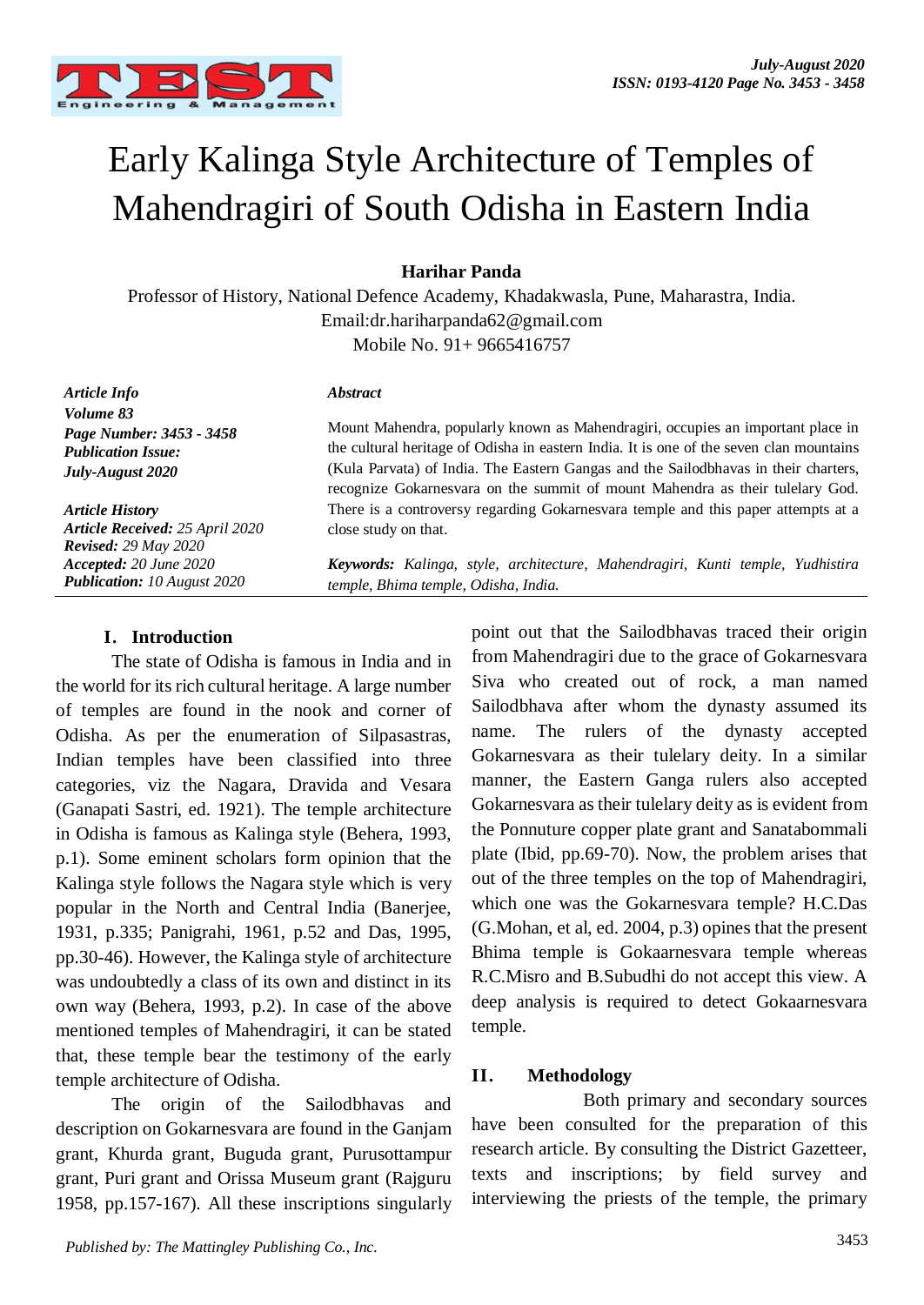

data has been collected. The secondary data for the present work has been collected from different books, articles, periodicals etc. The description of different parts of the temples, as others view them, has been critically analyzed. After analyzing the view of the learned scholars, critical and comparative study of these temples have been made. That study has enabled to arrive at a conclusion. The importance of these temples at the beginning of the Kalinga style of architecture has been duly analyzed. At last the conclusion has been derived.

## **III. DISCUSSION AND RESULT ANALYSIS**

3. The three temples on the summit of Mahendragiri known as Yudhisthira, Bhima and Kunti temples (assignable to the Gupta and post-Gupta age) can be regarded as the earliest Saiva temples of Odisha. Although these temples are named after the two Pandava brothers and their mother Kunti, in fact, these temples are Saiva temples. Lord Gokarnesvara who became the tutelary deity of the early Gangas and Sailodbhavas of Kalinga and Kongoda, respectively is regarded as the presiding deity of one of the three temples.

## **3.1. Yudhistira Temple**



Mahendragiri is a place of scenic beauty with unrivalled glory (Behuria, 1995, p.936). The Yudhisthira temple is situated on the top of mount Mahendra in its central part. It is constructed on the other end of the flat ground. It is made of local granite blocks. It stands on the landscape on the height about 14 metres having an Amalaka and finial. The temple is fairly wide and resembles to that of Parsuramesvara temple of Bhubaneswar built during the Sailodbhava period. The superstructure of the temple is made with fourteen pidha like bands in diminishing shape. The temple is a pyramidal structure. It falls under the category of Nagara temple with pidha like outer decoration. Although raha (central projection) is quite distinct in this temple, the anuraha and kanika pagas are conspicuously absent in this temple. Only at the varanda level, a huge chaitya motif is carved in bold relief on raha projection only, which was a part of the early Odishan temple architecture. The artists of ancient period had put their skill by using huge blocks of granite stones in building this temple. The front portion of the temple is enclosed by hexagonal wall.

The Yudhisthira temple follows a tri-ratha plan (Bose, 1932, pp.92-93). It abrupty rises from the ground and follows a taperint projection. The top of the temple is adorned with an amalaka (fluted finial) and an ayudha (weapon). Probably, the artists had thought to have sculptural designs on the wall, but it was left unfinished. A notable thing in connection with this temple is marked that it has no parsva devatas (Rath, 2010, p.88). Four chaity arches are conspicuously present on four sidees of the sikhara (tower). No sculptural progress or decorative motifs are noticed in this temple.

The Yudhisthira temple faces the west. With no super- structure but only a front platform having traces of walls made out huge blocks of granite. From the front elevated platform, six steps have been added leading to Grabhagriha (inner sanctum). It is further noticed that the original Saktipitha (Yonipitha) exists but no lingam is found. One oblong stone resembling with lingam is hafted on the existing saktipitha by the devotees. On the occasion of Savitri Amavasya, thousands of pilgrims visit this temple to worship the God although they assemble in the Kunti or Gokarnesvara temple complex (Chauley, 2010, p.115).

A close look on the temple will reveal that originally it was dedicated to Lord Siva. It consisted of a bada deula of rekha order and on oblong mukhasala. Apart from some portions of the walls, nothing of the mukhasala has been found preserved. As stated earlier, the bada of this temple followed a tri-ratha plan, the rathas found on straight lines. It has a plinth, a wall relieved by pilasters at regular intervals and a gabbled roof (Das, 1984, p.96). The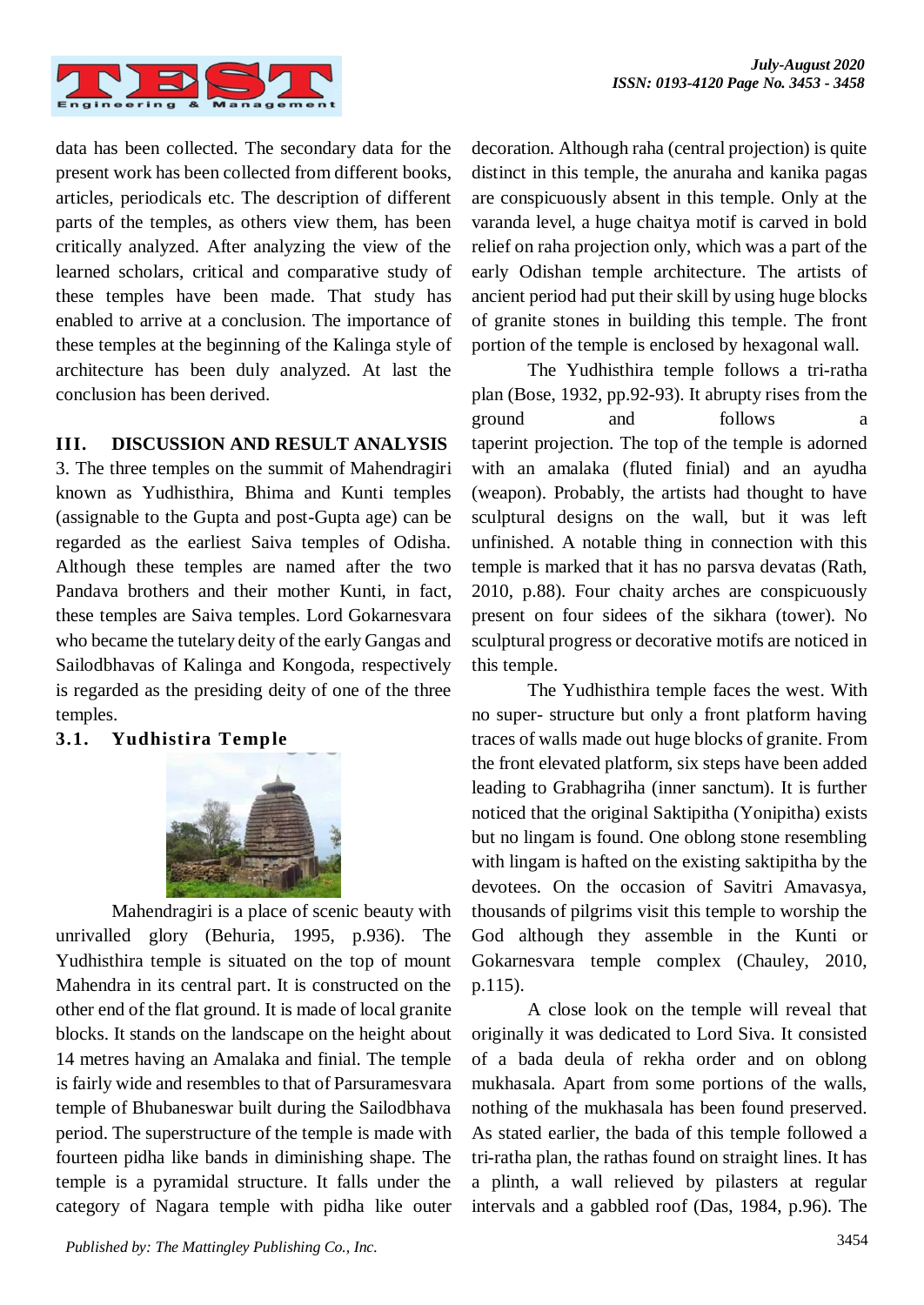

gabel is shaped like a round arch with a shovel head. At the top of the gandi, bisama is placed which is square on plan which is a straight departure from triratha plan (ibid). The door of the garbhagriha of the temple is enclosed by an undecorated frame. As the floor of the garbhagriha is below the ground level, a stepped passage running through the door comes down to reach it. The door lintel of the temple contains an inscription of the Chola King, Rajendrachola (Orissa State Museum, Vol.XXII, p.96). The inscription states that after defeating his brother-in-law Vimaladitya, he set up a pillar of victory (vijayastambha) on mount Mahendra. Tiger and two fishes, the emblems of Chola and Pandyan feudatories, respectively are engraved below the inscription (Donaldson, 1986, pp.727-728).

If one looks from inside garbhagriha to upwards, one will find the corbel off sets minimizing the central point to house the top covering slab to make space for beki and amala. The architectural features of this temple reveal that it can be assigned to the later part of the 6th century CE which resembles to the Satrughnesvara temple at Bhubaneswar (Panigrahi, 1981, p.371). The boundary wall of the temple is of nine huge rectangular pieces of stone which is not in a very good state and needs preservation. Broken idols of so many deities lie scattered inside the courtyard of the temple which give an impression about the existence of many ancient temples there.

### **3.2. Bhima Temple**

On Kubjagiri, the highest peak of Mahendragiri, stands the Bhima temple. It appears to be the earliest structure, which is situated towards further south-west of the Yudhisthira temple. The temple is made out of huge sized stone blocks kept one over another in a simple way. It is a pile of huge granite stones balanced on each other. Neither there is carving nor decoration in this temple. The panoramic view constitutes the majesty of this temple. It is a very small sized temple of 7 metres height. Needless to say that it is unique of its kind so far as its massiveness is concerned  $(4m \times 4m)$ . The temple is constructed with the help of 17 pieces of stone blocks only. It is made out the 16 pieces of huge dressed stones placed one above the other.



The last stone (17th stone) forms the topmost part serving as the last course of the rekha deula having a huge size  $(3m \times 3m \times 1.4m)$ . One circular beki is added followed by usual amalakas again dressed out of the single stone. It is difficult to comprehend that how such a huge stone block was lifted to such a height and placed there. The temple contains one small door which is 1.2m height and 31cm wide. The inner garbhagriha is  $1.5 \text{m} \times 1.5 \text{m}$ . Although, the temple stands bare footed but it is indeed, an architectural splendour. The basement of the temple is out of plumb and big gaps are formed. It might be due to the dislocation of plinth because of titonic movement and lighening. A big portion of architectural fragmen

t of the temple has fallen on the ground creating big crevices. No saktipitha or lingam is found inside the temple. However, one block of stone has been kept as lingam for worship. It is also found that due to dislodgement and out of plumbness of top courses, joints between the stone slabs are widened and water leads inside (Chauley, op.cit., p.116).

Built in clumsy manner, the Bhima temple defies any recognized temple style (Das, op.cit., p.84). Huge blocks of stone, used in its construction, gives it a cyclopean character not allowing it to fall under any temple category. There is no deity in the garbhagriha. The temple is eka-ratha in plan (ibid). Among the vertical axis, the temple is divided into bada, gandi and mastaka. The deul has two openings, one of the west and the other, on the east. Entry to the deul is made through the western opening. On the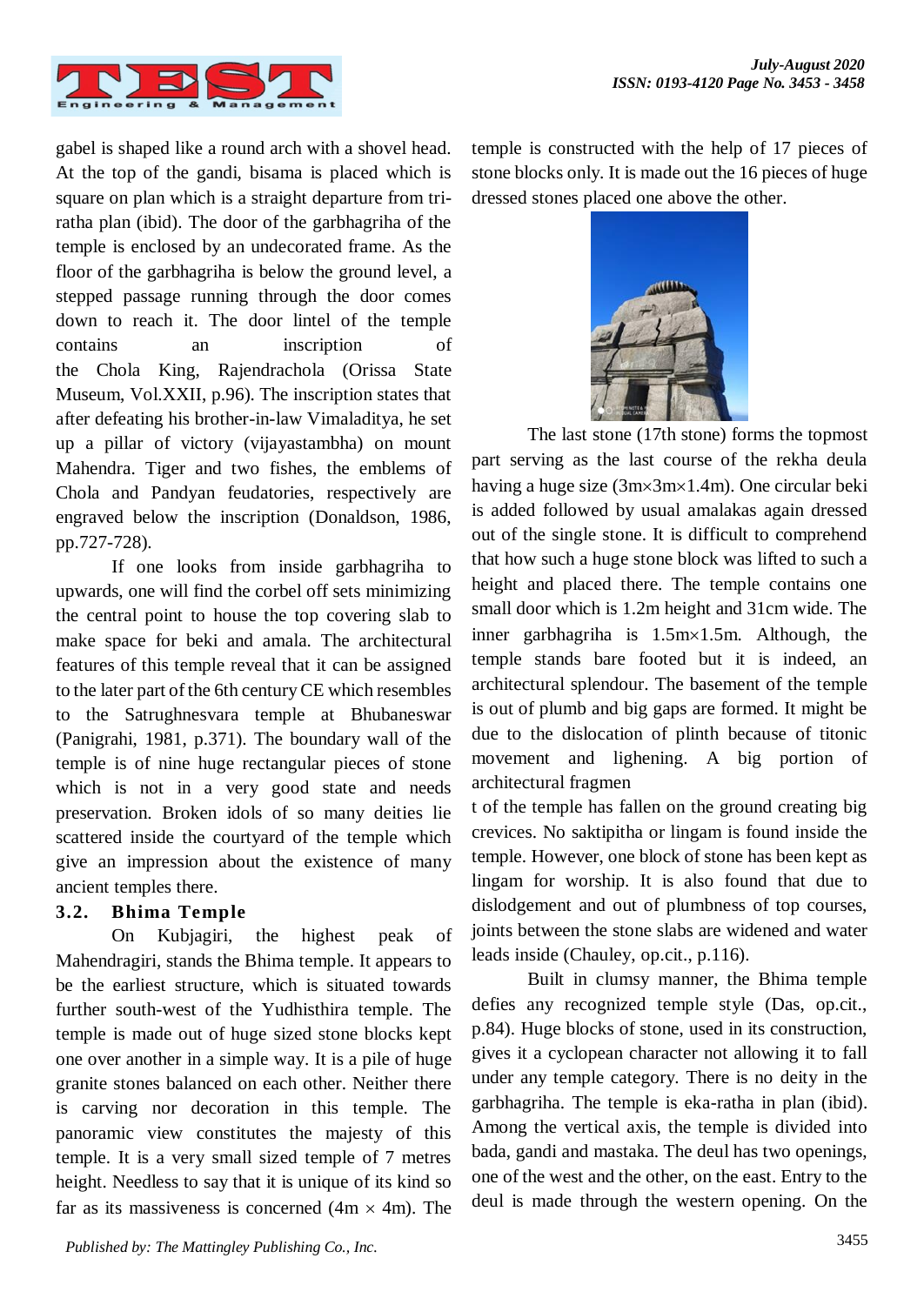

east, the aperture is a little more than a slit in the wall. Obviously, it was made for anything other than a passage for entering into the deula. The garbhagriha of the temple is a squared chamber and its width has not been made in consonance with its height. That is why, the bisama of the temple is unduly massive. As a result, the deula became unusually heavy and squat or more precisely, dwarfish (ibid).

As per local tradition, originally, the temple was constructed by using five huge stone slabs – one as roof and the other four as walls with a small opening. It appears that the fact contains grains of truth. The temple has been reconstructed adding some more pieces of stones along with amalaka sila which looks very much misfit to be the original structure. Further, the local tradition states that the temple was constructed by the Bhima Sabaras, who are still existing in Mahendra region as a branch of the Savara community (Mallick, 2004, p.246). This local tradition cannot be ignored because, the temple is devoid of any artistic skill, rather is built in a crude form which might have been the work of the unskilled Sabara tribes of the region.

Thus conceived, the Bhima temple on the summit of the hill is not constructed after the traditional Odishan temple architectural style. It can be stated without doubt that this temple was constructed much earlier than that of the period of construction of Yudhisthira or Kunti temples. Of course, generally scholars form opinion that the temple was constructed just after the invasion of Samudragupta. It is only because this temple has a square sanctum, squat sikhara and flat roof which are characteristics of the Gupta temples. Any way, this was the earliest stone temple in Odisha.

## **3.3. Kunti Temple or Gokarnesvara Temple**



The Gokarnesvara temple is also known as Kunti temple as is popularly accepted by the people. Existing on the eastern slope about half a kilometer further east of Yudhistira temple, it belongs to the rekha order. The temple houses a linga named Gokarnesvara and faces to the east. Although it is Pancha-ratha in plan, but it is built without any plinth. It consists of a tri-anga bada, a gandi without bhumi divisions and a mastaka with the finial which is not found now. The three niches of the three sides of the temple are occupied by three deities. On the southern nich is placed Ganesh, east niche houses Kartikeya and northern niche houses Vishnu. However, D.R.Das opines that earlier, the northern niche housed Parvati which in due course of time, has been replaced by Vishnu (Das, op.cit., p.85). This is a very important deviation of the temple which needs elaboration. This replacement seems deliberate. It is only because, the Matharas, early Gangas, Sailodbhavas, Bhauma-Karas (Buddhist Kings but later on followed Saivism) and Somavamsis were the devotees of Siva. During the period of Chodagangadeva, the temple of Jagannath at Puri was built and Vaishnavism became very popular in Odisha. With utmost probability, with a tolerable degree of certainty, the present scholar thinks that replacement of Parvati image by Vishnu must have taken place during the Ganga period.

In the jangha segment of the temple, the raha is fashioned like a shrine with a sunken niche. The base of the raha on each of its three sides has a rectangular niche. The purpose of each niche was most probably to house a deity but no image is found in these niches. However, the design of these niches are beautiful and have been carved nicely. The beauty of the temple is, infact, enhanced by the presence of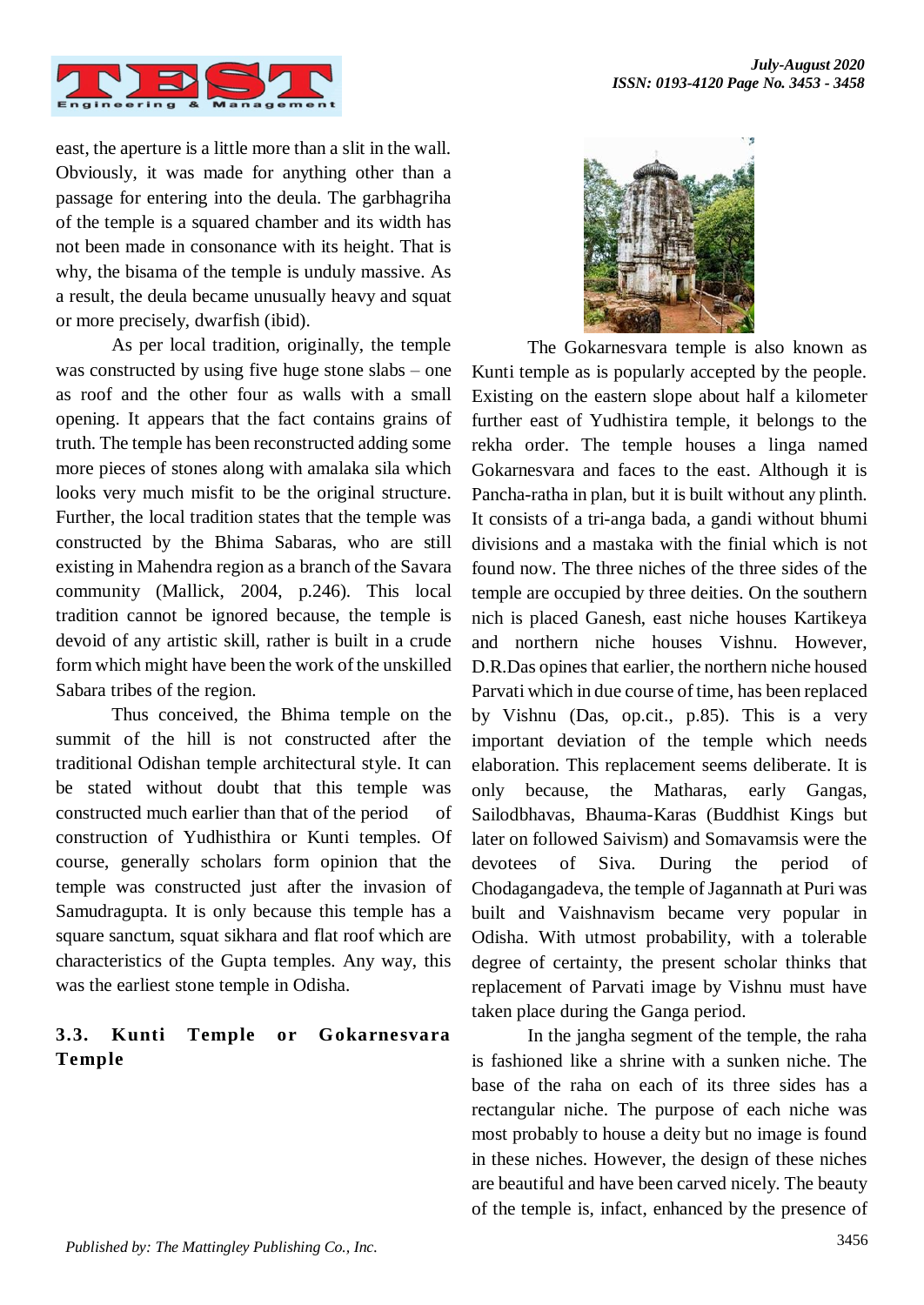

these niches. There is no more design or sculptural plan on the base. It is very simple, yet artistic.

In the front of the temple, the sukanasa is crowded with six chamu-sikharas arranged in two rows of three sikharas each. The central sikhara in the first row and the two sikharas at the two ends of the second row follow the khakhara type. The other remaining three sikharas belong to the rekha order. This design is quite peculiar. The bisama, placed on the gandi, is pancharatha in conformity with the plan of the temple. On the bisama, rest the mastaka which at present has a beki, amalaka and khapuri. However, the members above the khapuri are missing.

The Gokarnesvara temple opens with a door on the west. The door is enclosed by a case with inner and outer frame. A Navagraha slab is placed on the lintel of the outer frame containing nine planets. All the grahas are seated except Rahu, who is found standing. Among all other eight grahas, Ketu is found sitting in prajambapadasana on a padmasana. This is an artistic peculiarity of this temple which is not found in other temples of Odisha. It is difficult to discuss the reason for the same. Except the two grahas, viz, Rahu and Ketu, all other grahas are found sitting in padmasana, a sculptural design which reveals the fact that the seven grahas have been attached godly characteristic (sitting on padmasana) were as the other two (Rahu and Ketu) have been attached with somehow demonic characteristics. Here, Ketu is found in anthropomorphic form and sits on a stool, as stated above.

It is pertinent to discuss the probable date of construction of the Gokarnesvara temple. It should be dated after the Yudhistira temple on account of some of its characteristics. To cite a few examples, indented garbhagriha, kumbha in the pabhaga, navagraha panel on the door lintel, khapuri and mastaka appear in Odishan temple towards the close of 9th or the beginning of the 10th century CE. After a century or more, the chamu-sikharas appeared to cover the sukanasa. A systematic stylization of the rectangular panaels and leafy foliages into a single verticall band to connect all the members of the pabhaga took place still later. Taking all these aspects into consideration,

D.R.Das opines that the Gokarnesvara temple should be dated not earlier than the 13th century (Ibid,p.88). However, this statement should be taken with a pinch of salt. It is only because, the earlier Ganga rulers were devout worshippers of Gokarnesvara Siva on the summit of mount Mahendra. The earliest reference to the Gokarnesvara temple is found in the Ponnuturu plates of the Ganga ruler Maharaja Samantavarma. This presupposes the existence of Gokarnesvara prior to the date of the issue of the Ponnuturu plates, i.e. A.D. 560.

Today part of the temple is seen buried due to flow of murrum and soil deposits. The present Kunti or Gokarnesvara temple measures  $3.7 \text{m} \times 3.7 \text{m}$ . The measurement of the temple is  $2.25m \times 1.25m$  and the measurement of newly built compound wall is 174m  $\times$  12m only. Two wells exist, one of the northern side and the other to the west, to supply water to the pilgrims.

#### **IV. CONCLUSION**

The controversy prevails among the scholars regarding the identification of Gokarnesvara temple. As stated earlier, H.C.Das considers the Bhima temple as Gokarnesvara Siva temple. On the other hand R.C.Misro and R.K.Bisoyi consider Kunti temple as Gokarnesvara temple. An analysis will reveal that no doubt, the Bhima temple is the earliest Siva temple on the top of mount Mahendra. The early Gangas and Sailodbhavas must have referred to this temple as Gokarnesvara. In due course of time, the temple architecture developed in Odisha and the other two temples were built on the top of this mountain. In 11th century CE the inscription of Rajendra Chola is found on the Kunti temple. Later on the Imperial Gangas attached importance to Mahendragiri. If it will be analyzed, a fact will be clear that Chodagangadeva promoted Vaishnivsm and during his period, the construction work of Puri Jagannath temple was completed. Since, he was the follower of Vaishnivism, it will not be out of place to suggest that the three Saiva temples on the top of mount Mahendra might have been named as Bhima temple, Yudhistira temple and Kunti temple coming under the influence